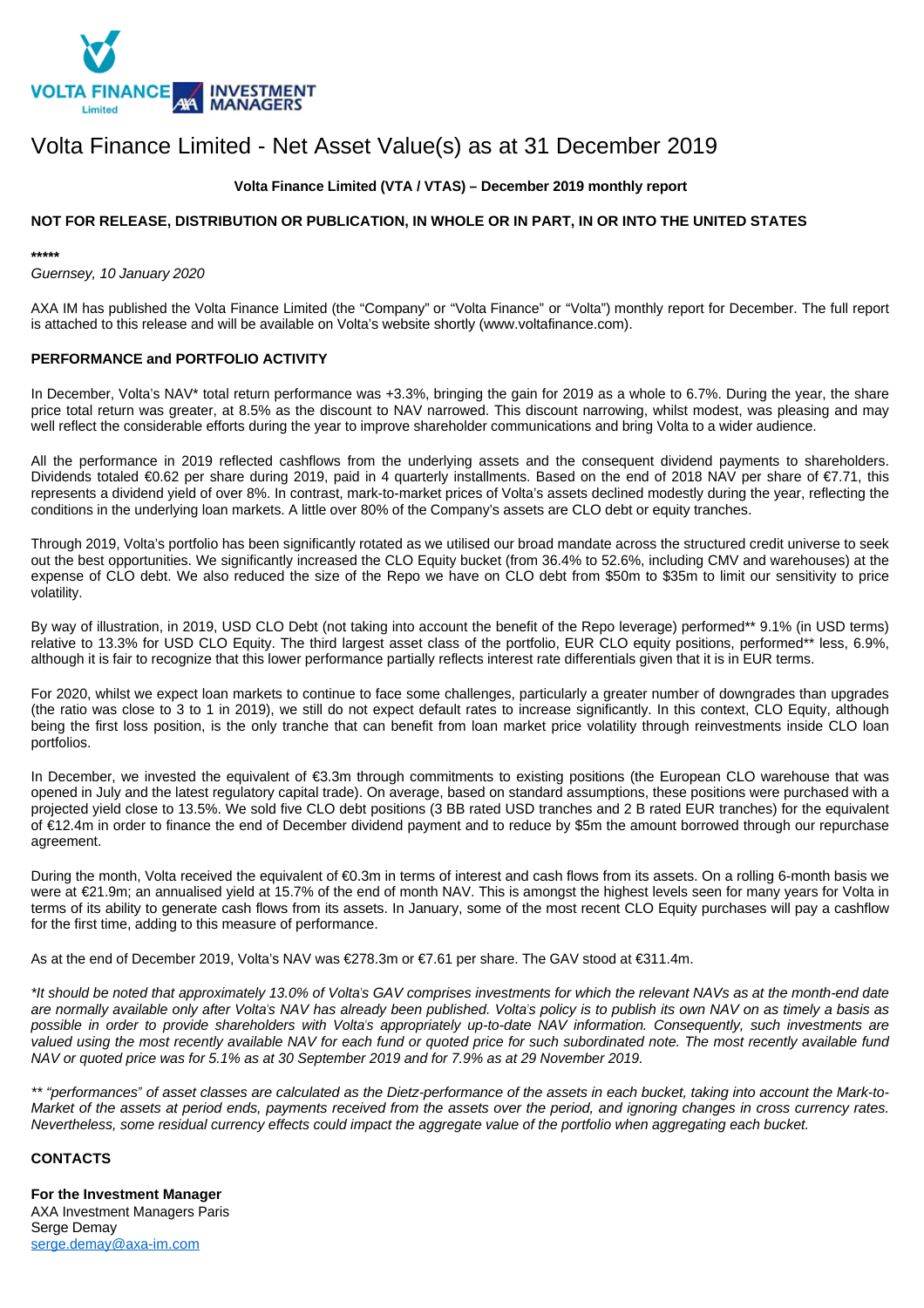+33 (0) 1 44 45 84 47

### **Company Secretary and Administrator**

BNP Paribas Securities Services S.C.A, Guernsey Branch [guernsey.bp2s.volta.cosec@bnpparibas.com](https://www.globenewswire.com/Tracker?data=8TYqe1zzDqrQV8m8k-fbuFfCPWcNVqXrTTQMy3Vw8CpoBFOGhqpPpexeVMzzK3ctUViX81WWkeuOxG9NHYG9jpMG8R0hD_N6-LtgNWE1arDUTmA3IXFWi7YN-Tx87SohQjtqLRvKjC0Xt9Uez6CGwy7YMZBDTJNaoPfIdb0fq48=) +44 (0) 1481 750 853

#### **Corporate Broker**

Cenkos Securities plc Andrew Worne Daniel Balabanoff Rob Naylor +44 (0) 20 7397 8900

**\*\*\*\*\*** 

#### **ABOUT VOLTA FINANCE LIMITED**

Volta Finance Limited is incorporated in Guernsey under The Companies (Guernsey) Law, 2008 (as amended) and listed on Euronext Amsterdam and the London Stock Exchange's Main Market for listed securities. Volta's home member state for the purposes of the EU Transparency Directive is the Netherlands. As such, Volta is subject to regulation and supervision by the AFM, being the regulator for financial markets in the Netherlands.

Volta's investment objectives are to preserve capital across the credit cycle and to provide a stable stream of income to its shareholders through dividends. Volta seeks to attain its investment objectives predominantly through diversified investments in structured finance assets. The assets that the Company may invest in either directly or indirectly include, but are not limited to: corporate credits; sovereign and quasi-sovereign debt; residential mortgage loans; and, automobile loans. The Company's approach to investment is through vehicles and arrangements that essentially provide leveraged exposure to portfolios of such underlying assets. The Company has appointed AXA Investment Managers Paris an investment management company with a division specialised in structured credit, for the investment management of all its assets.

**\*\*\*\*\***

## **ABOUT AXA INVESTMENT MANAGERS**

AXA Investment Managers (AXA IM) is a multi-expert asset management company within the AXA Group, a global leader in financial protection and wealth management. AXA IM is one of the largest European-based asset managers with 739 investment professionals and €750 billion in assets under management as of the end of March 2019.

**\*\*\*\*\*** 

**This press release is published by AXA Investment Managers Paris ("AXA IM"), in its capacity as alternative investment fund manager (within the meaning of Directive 2011/61/EU, the "AIFM Directive") of Volta Finance Limited (the "Volta Finance") whose portfolio is managed by AXA IM.**

**This press release is for information only and does not constitute an invitation or inducement to acquire shares in Volta Finance. Its circulation may be prohibited in certain jurisdictions and no recipient may circulate copies of this document in breach of such limitations or restrictions. This document is not an offer for sale of the securities referred to herein in the United States or to persons who are "U.S. persons" for purposes of Regulation S under the U.S. Securities Act of 1933, as amended (the "Securities Act"), or otherwise in circumstances where such offer would be restricted by applicable law. Such securities may not be sold in the United States absent registration or an exemption from registration from the Securities Act. Volta Finance does not intend to register any portion of the offer of such securities in the United States or to conduct a public offering of such securities in the United States.** 

**\*\*\*\*\*** 

**This communication is only being distributed to and is only directed at (i) persons who are outside the United Kingdom or (ii) investment professionals falling within Article 19(5) of the Financial Services and Markets Act 2000 (Financial Promotion) Order 2005 (the "Order") or (iii) high net worth companies, and other persons to whom it may lawfully be communicated, falling within Article 49(2)(a) to (d) of the Order (all such persons together being referred to as "relevant persons"). The securities referred to herein are only available to, and any invitation, offer or agreement to subscribe, purchase or otherwise acquire such securities will be engaged in only with, relevant persons. Any person who is not a relevant person should not act or rely on this document or any of its contents. Past performance cannot be relied on as a guide to future performance.**

#### **\*\*\*\*\***

**This press release contains statements that are, or may deemed to be, "forward-looking statements". These forward-looking statements can be identified by the use of forward-looking terminology, including the terms "believes", "anticipated", "expects", "intends", "is/are expected", "may", "will" or "should". They include the statements regarding the level of the dividend, the current market context and its impact on the long-term return of Volta Finance's investments. By their nature, forward-looking statements involve risks and uncertainties and readers are cautioned that any such forward-looking statements are not guarantees of future performance. Volta Finance's actual results, portfolio composition and performance may differ materially from the impression created by the forward-looking statements. AXA IM does not undertake any obligation to publicly update or revise forward-looking statements.**

**Any target information is based on certain assumptions as to future events which may not prove to be realised. Due to the**